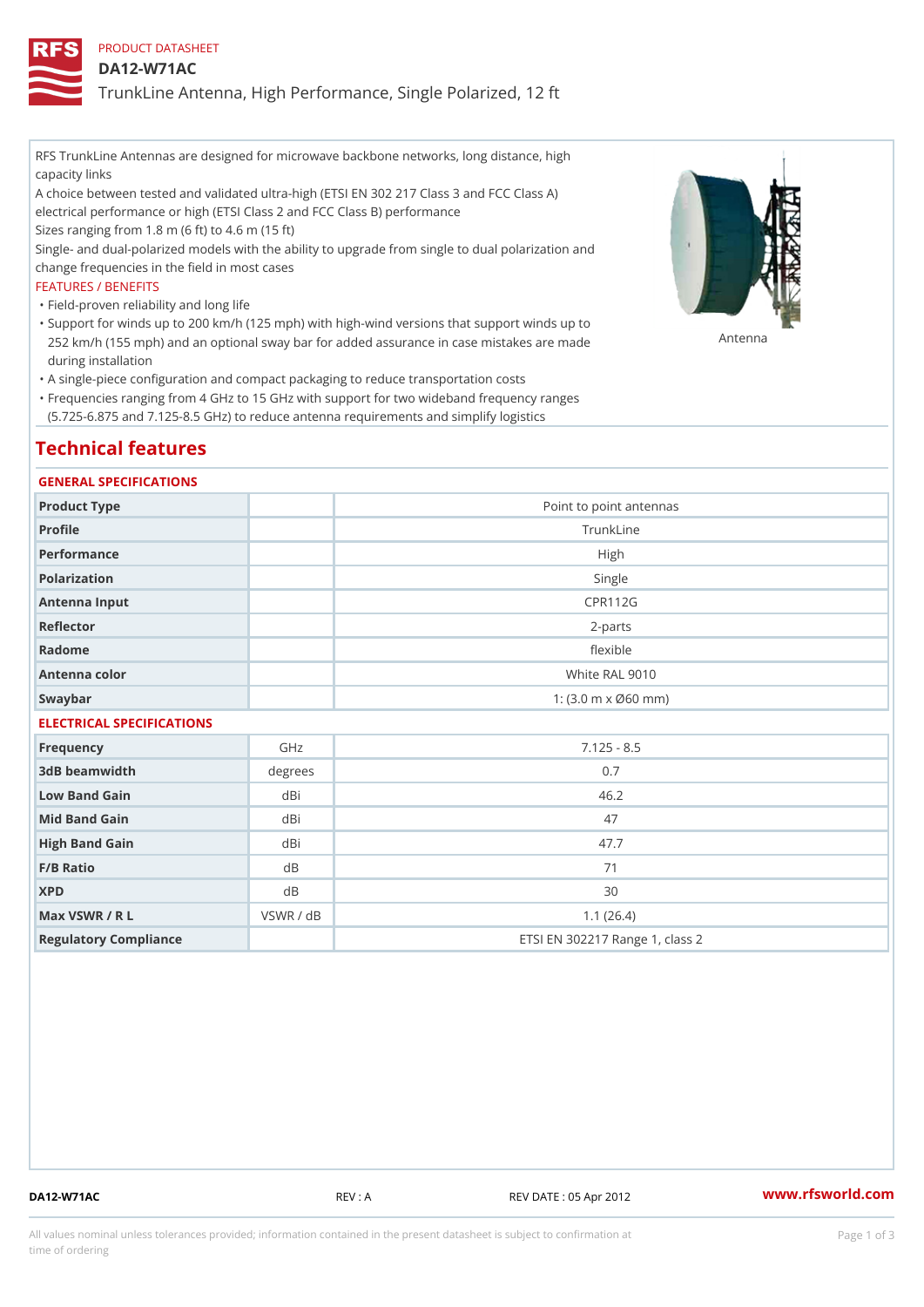# PRODUCT DATASHEET

## DA12-W71AC

TrunkLine Antenna, High Performance, Single Polarized, 12 ft

| MECHANICAL SPECIFICATIONS                                                  |              |            |                      |                                                   |
|----------------------------------------------------------------------------|--------------|------------|----------------------|---------------------------------------------------|
| Diameter                                                                   | ft $(m)$     | 12(3.7)    |                      |                                                   |
| Elevation Adjustment                                                       | degrees      |            | ± 5                  |                                                   |
| Azimuth Adjustment                                                         | degree:      | ± 5        |                      |                                                   |
| Polarization Adjustment                                                    | degrees      |            | ± 5                  |                                                   |
| Mounting Pipe Diameter<br>minimum                                          | $mm$ (in)    | 114(4.5)   |                      |                                                   |
| Mounting Pipe Diameter<br>maximum                                          | $mm$ (in)    | 114(4.5)   |                      |                                                   |
| Approximate Weight                                                         | kg (lb)      |            | 420 (924)            |                                                   |
| Survival Windspeed                                                         | $km/h$ (mph) |            | 200 (125)            |                                                   |
| Operational Windspeed                                                      | $km/h$ (mph) | 190(118)   |                      |                                                   |
| <b>STRUCTURE</b>                                                           |              |            |                      |                                                   |
| Radome Material                                                            |              |            | PVC coated fabric    |                                                   |
| <b>FURTHER ACCESSORIES</b>                                                 |              |            |                      |                                                   |
| optional Swaybar                                                           |              |            |                      | 1: SMA-SK-60-3000A (3.0 m x Ø60 mm)               |
| Further Accessories                                                        |              |            | SMA-WK-12 : Wind Kit | SMA-SKO-UNIVERSAL-L : Universal sway bar fixation |
| MOUNTOUTLINE                                                               |              |            |                      |                                                   |
| m m<br>Dimension_A<br>(in)                                                 |              | 3800 (150) |                      |                                                   |
| m m<br>$Dimension_B$<br>(in)                                               |              | 1880()     |                      |                                                   |
| m m<br>$Dimension_C$<br>(in)                                               |              | 670 (26.5) |                      |                                                   |
| $Dim_D - D -$<br>m <sub>m</sub><br>$114$ m m (4.5 _ i r ) $\mathsf{Rip}$ = |              | 190(7.5)   |                      |                                                   |

Dimension\_F m<sub>m</sub> (in) 1580 (62.5)

mm (in)

Dimension\_E

370 (14.57)

DA12-W71AC REV : A REV DATE : 05 Apr 2012 [www.](https://www.rfsworld.com)rfsworld.com